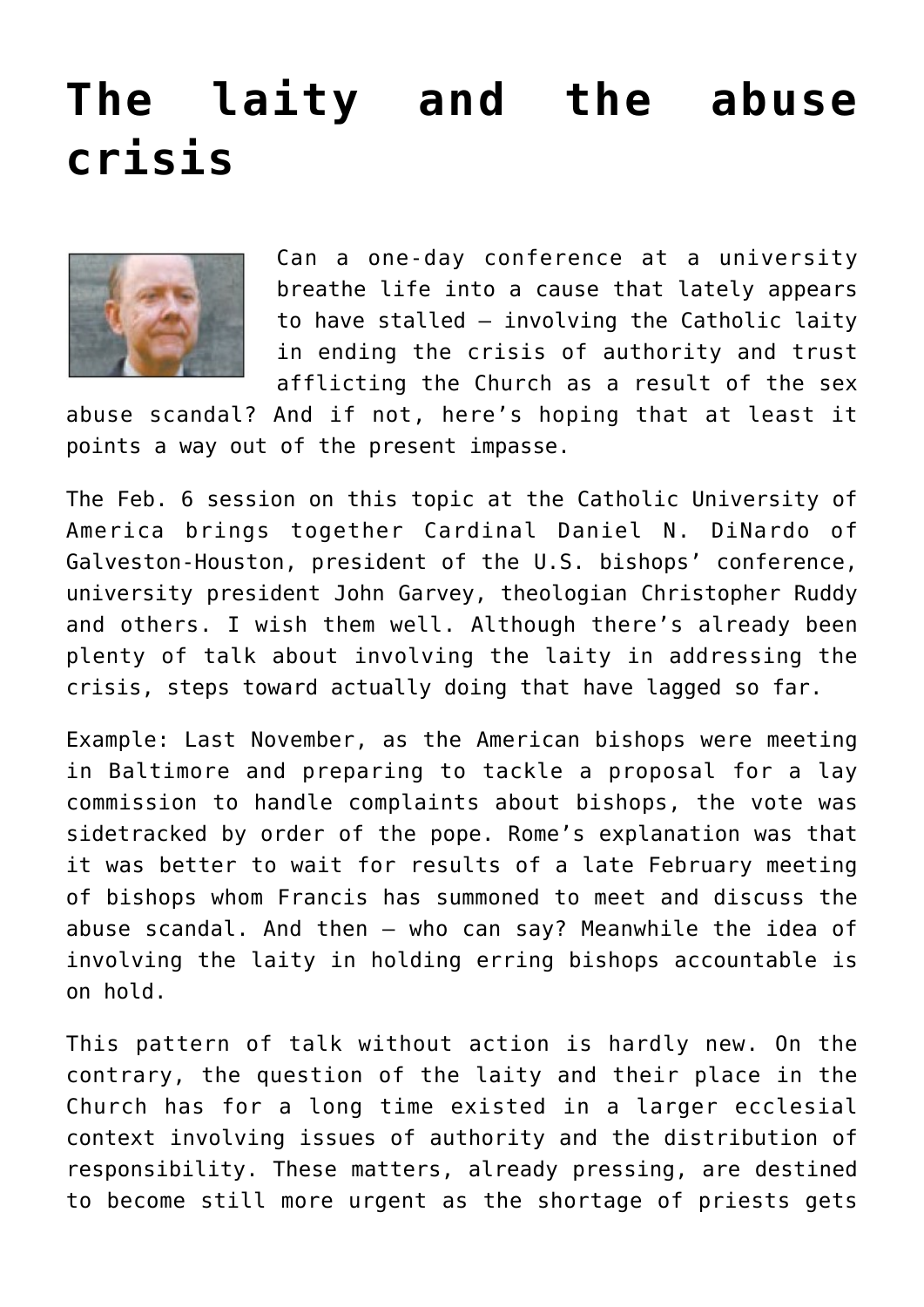worse.

As things stand, when it comes to decision-making, the laity are routinely excluded from even a consultative role. I recall an exchange I had with a bishop  $-$  a very good one, in fact  $$ regarding consultation with lay people. Yes, he agreed, it's a good thing, but it takes too long. His point was that the laity don't know much about ecclesiastical issues and processes, and bringing them up to speed impedes decisions. But that's a self-fulfilling criticism. Indeed, Church leaders might be surprised at what fast learners lay people can be if given the chance.

From a historical perspective, the situation of the laity in the United States has roots in the struggle over lay trusteeism, which saw rebellious lay people hiring and firing pastors and running their own parishes. The resulting contest between bishops and trustees dragged on for the better part of the 19th century. The bishops won, but the price of victory was a passive, silent laity.

Today, of course, the Church is in a new era fraught with new problems — and also with heightened need for the involvement of lay people. That need is screamingly obvious in the case of the sex abuse scandal. And it extends not only to immediate problem-solving but also to the building and sustaining of the sense of communion in the Church.

Almost 160 years have passed since John Henry Newman stirred up a hornet's nest with his essay "On Consulting the Faithful in Matters of Doctrine." After describing how bishops wavered while lay people stood strong in the Faith in the face of the Arian heresy of the fourth century, he added that the Church is in a happier situation when it involves its lay members than when it keeps them at arm's length, "which in the educated classes will terminate in indifference and in the poorer in superstition."

Newman was right. But that has yet to sink in.